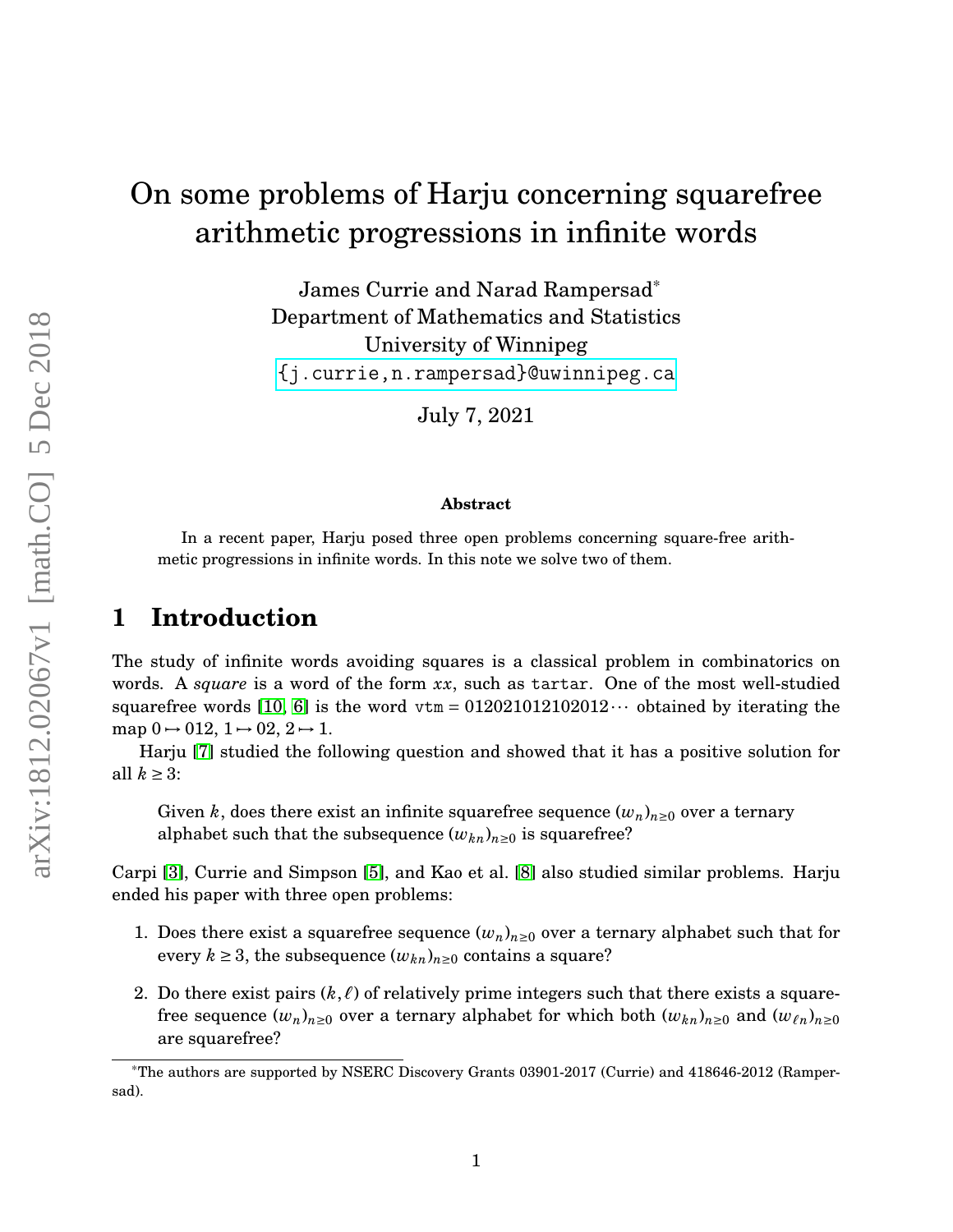3. It is true that for all squarefree words  $(w_n)_{n\geq 0}$  over a ternary alphabet, there exists a word  $(v_n)_{n\geq 0}$  and an integer  $k \geq 3$  such that  $(v_{kn})_{n\geq 0} = (w_n)_{n\geq 0}$ ?

In this note we show that the word vtm gives a positive answer to the first problem. We also show that there a positive answer to the third problem for every  $k \geq 23$ .

## **2 The main results**

We recall that  $vtm = (v_n)_{n \geq 0}$  is the fixed point (starting with 0) of the morphism that maps  $0 \rightarrow 012, 1 \rightarrow 02, 2 \rightarrow 1.$ 

**Theorem 1.** *For each*  $k \geq 2$  *the sequence*  $(v_{kn})_{n \geq 0}$  *contains either the square* 00 *or the square* 22*.*

<span id="page-1-0"></span>*Proof.* The first part of the proof relies on the fact that vtm is a 2-automatic sequence. Berstel [\[1\]](#page-2-1) studied several different ways to generate the sequence vtm; in particular, he showed that vtm is generated by the 2-DFAO (*deterministic finite automaton with output*) in Figure [1.](#page-1-0) The automaton takes the binary representation of *n* as input, and if the computation ends in a state labeled  $a$ , the automaton outputs  $a$ , indicating that  $v_n = a$ .



Figure 1: 2-DFAO for vtm

Since vtm is an automatic sequence, we can use Walnut [\[9\]](#page-3-5) to verify that it has certain combinatorial properties. We verify with Walnut that for every  $k \geq 2$ , the sequence vtm contains a length  $k+1$  factor of the form  $0u0$  or  $2u2$ . The Walnut command to do this is:

eval same\_first\_last "Ei (VTM[i]=@0 & VTM[i+k]=@0)|(VTM[i]=@2 &  $VTM[i+k]=@2)$ ":

The Walnut output for this command is the automaton in Figure [2,](#page-2-2) which shows that the given predicate holds for all  $k \geq 2$ .

To complete the proof, it suffices to show that vtm contains an occurrence of the length *k* + 1 factor 0*u*0 or 2*u*2 at a position congruent to 0 modulo *k*. Blanchet-Sadri et al. [\[2,](#page-2-3) Theorem 3] showed that for each odd *k* and each factor *w* of vtm, the set of positions at which *w* occurs in vtm contains all congruence classes modulo *k*, including, in particular, 0 modulo *k*. This establishes the claim for all odd  $k \geq 2$ .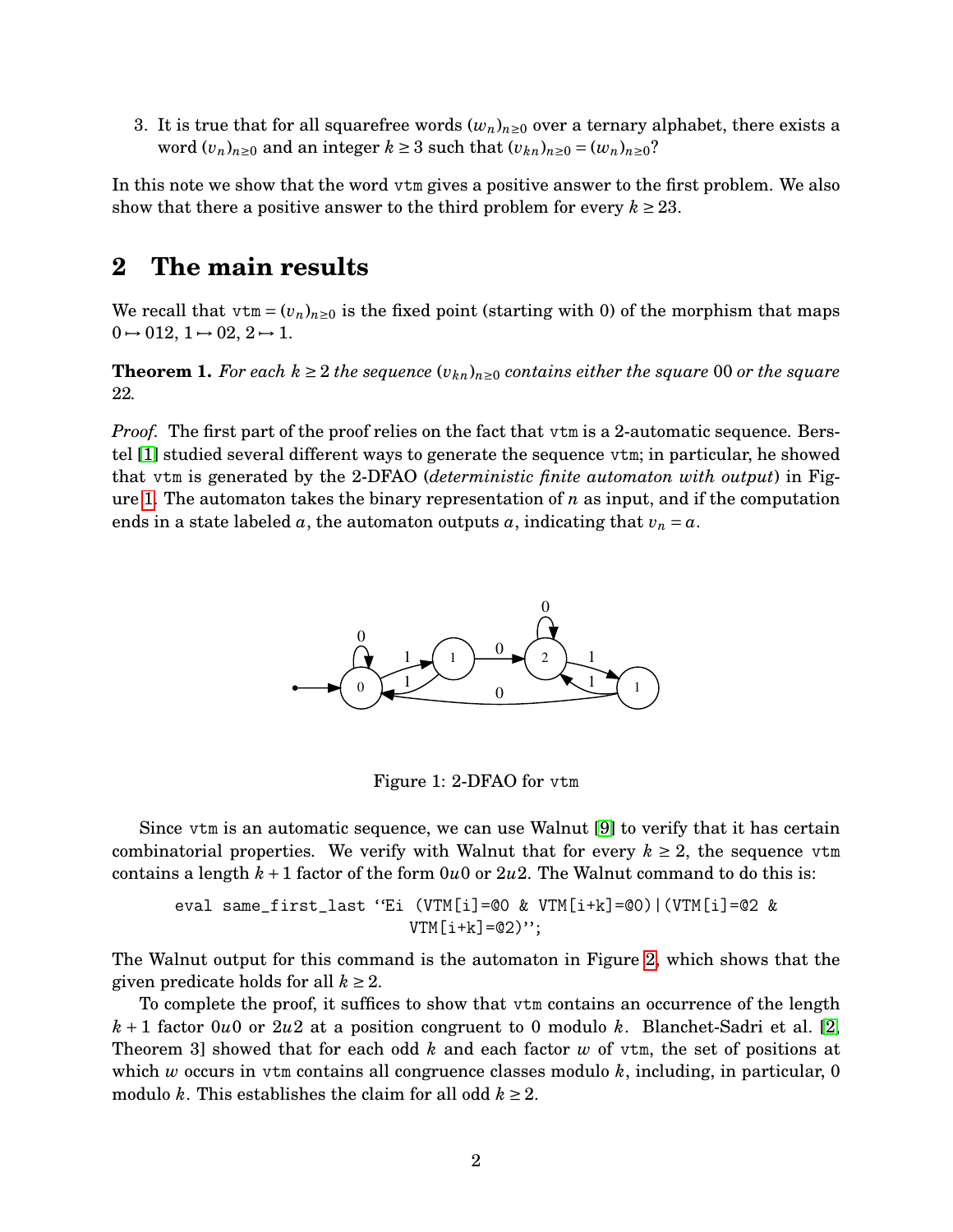<span id="page-2-2"></span>

Figure 2: Walnut output automaton

If *k* is even, write  $k = 2^a k'$ , where  $k'$  is odd. Suppose that  $k' \geq 3$ . We have already seen that vtm contains an occurrence of a length  $k' + 1$  factor 0*u*0 or 2*u*2 at a position  $i \equiv 0$ (mod *k*<sup>'</sup>). From the automaton generating vtm, we see that if  $v_i = 0$  (resp.  $v_i = 2$ ), then  $v_{2^a i} = 0$  (resp.  $v_{2^a i} = 2$ ), which establishes the claim for  $k' \ge 3$ .

Finally, suppose that *k* is a power of 2. Then the binary representations of *k* and 2*k* have the form  $10^{\ell}$  and  $10^{\ell+1}$  respectively, for some  $\ell \ge 1$ . From the automaton generating vtm, we see that  $v_k = v_{2k} = 2$ , as required. This completes the proof.  $\Box$ 

This resolves Harju's first problem in the affirmative. For the third, we use the result of Currie [\[4\]](#page-3-6) (also referenced in [\[7\]](#page-3-2)), who showed that for  $k \geq 23$  there exists a *cyclic squarefree k-uniform morphism* on the ternary alphabet. Let  $h_k$  : {0,1,2}<sup>\*</sup>  $\rightarrow$  {0,1,2}<sup>\*</sup> denote such a morphism. By *cyclic* we mean that if  $\sigma$  denotes the morphism defined by the cyclic permutation of the alphabet  $0 \rightarrow 1 \rightarrow 2 \rightarrow 0$ , then for  $i \in \{0,1,2\}$  we have  $h_k(i) = \sigma^i(h_k(0))$ . By *k-uniform* we mean that for  $i \in \{0, 1, 2\}$  the images  $h_k(i)$  all have length *k*. Finally, we say that the morphism  $h_k$  is *squarefree* if it maps squarefree words to squarefree words. Without loss of generality, suppose that  $h_k(i)$  begins with the letter *i*. Now if  $w = (w_n)_{n \geq 0}$  is a squarefree word, then  $v = h_k(w)$  is also squarefree and moreover  $(v_{kn})_{n \geq 0} = (w_n)_{n \geq 0}$ , as required. This resolves Harju's third problem, and furthermore, shows that solutions exist for every  $k \geq 23$ .

### **References**

- <span id="page-2-1"></span>[1] J. Berstel, "Sur la construction de mots sans carré", Séminaire de Théorie des Nombres 1978âA Ș $1979$ , Exp. No. 18, 15 pp., CNRS, Talence, 1979.
- <span id="page-2-3"></span>[2] F. Blanchet-Sadri, J. Currie, N. Fox, N. Rampersad, "Abelian complexity of fixed point of morphism  $0 \rightarrow 012$ ,  $1 \rightarrow 02$ ,  $2 \rightarrow 1$ ", INTEGERS 14 (2014), A11.
- <span id="page-2-0"></span>[3] A. Carpi, "Multidimensional unrepetitive configurations", Theoret. Comput. Sci. 56 (1988), 233–241.